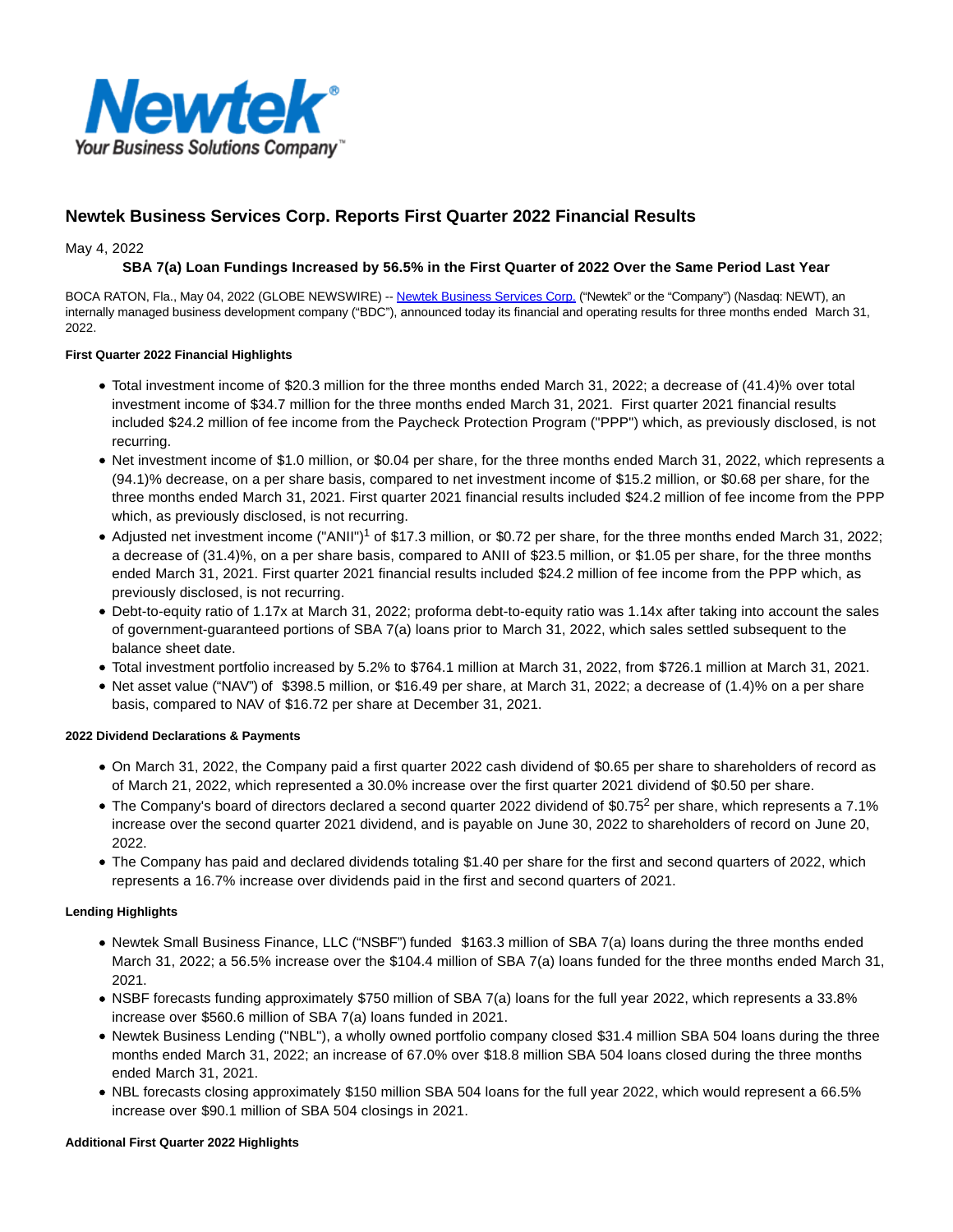On January 28, 2022, Newtek's joint venture, Newtek Conventional Lending LLC ("NCL"), closed a conventional commercial loan securitization with the sale of \$56.3 million of Class A Notes ("Notes"), NCL Business Loan Trust 2022-1, secured by a segregated asset pool consisting primarily of conventional commercial business loans. The Notes were rated "A" (sf) by DBRS Morningstar.

Barry Sloane, Chairman, President and Chief Executive Officer said, "We believe that Newtek's performance in the first quarter demonstrated continued growth in our business model and performance metrics. One must keep in mind that the pandemic influenced business results in 2020 and 2021, and our goal in 2022 is to replace approximately \$50 million in PPP fee income we earned in 2021, which equates to an excess of \$2.00 of revenue per share. As we have stated many times, we believe that the flexibility of our business model and our ability to be nimble and to adjust to changing business climates is one of our trademark assets. Indeed, last year, while funding approximately \$730 million of PPP loans to over 15,000 borrowers, we funded a Company record of \$560.6 million of SBA 7(a) loans, which we believe clearly illustrates the flexibility and adaptability of our business model."

Mr. Sloane continued, "We experienced strong year-over-year comparisons across key metrics in the first quarter of 2022. Our first quarter 2022 SBA 7(a) loan fundings of \$163.3 million was a Company record for first quarter SBA 7(a) loan fundings and an increase of 56.5% over first quarter 2021 SBA 7(a) loan fundings of \$104.4 million. This is our highest ever quarter-over-quarter comparison on a percentage basis in a first quarter. Additionally, the dividends that the Company has paid or declared for the first six months of 2022 total \$1.40 per share, which represents a 16.7% increase over dividends paid in the first and second quarters of 2021. We are particularly proud of this six month year-over-year dividend growth considering that there will be no PPP income in 2022 versus \$50 million of PPP fee income received in 2021. Finally, and I believe worth noting, is that even though we experienced a slight decrease in NAV at March 31, 2022 over December 31, 2021, due to a number of factors, including a widening of credit spreads and an increase in cost of capital, we did experience a solid increase in NAV from December 31, 2020 to December 31, 2021 of 8.2%."

Commenting further on first quarter 2022 SBA 7(a) loan fundings, Mr. Sloane said, "We are extremely proud of accomplishing this strong year-over-year quarterly growth in SBA 7(a) fundings, particularly in light of the fact that we have historically experienced lower funding amounts in the first quarter as the SBA 7(a) pipeline is diminished at year end as we start fresh at the beginning of the year. Moreover, we are proud of the fact that NSBF has maintained its positions as second largest SBA 7(a) lender, including banks, by loan approval dollar volume as of March 31, 2022, and the largest non-bank SBA 7(a) lender, while the SBA7(a) program experienced flat growth year over year. We attribute this outstanding performance and strong comparisons to changes that we implemented to our lending business as well as how we source our lending business. We made technological improvements to our NewTracker<sup>(R)</sup> platform which enables us to transfer data from borrowers to our lending process in a more seamless and frictionless manner. In addition, managerial additions and adjustments at the senior management level under Peter Downs, NSBF's President and the Company's Chief Lending Officer, during the two pandemic-laden years, has been a hugely successful. Not only has management enhanced its buy-in to our business methodology, but staff turnover created a huge opportunity to add to our team of experienced professionals who are readily adopting our way of business, Furthermore, our historic utilization of our NewTracker® platform which is still receiving and tracking close to 100,000 referrals per quarter, on average across all business lines, gives us the advantage of pairing borrowers with loans from our SBA 7(a), SBA 504, secured lines of credit and non-conforming conventional loan businesses. NewTracker® enables us to remotely originate all business opportunities beyond lending through strategic alliance partnerships without the traditional use of branches, brokers, business development officers, and frequent salesforce contact, and historically has proven to be a winning strategy. We will elaborate on all of this in more depth on tomorrow's conference call."

Mr. Sloane further stated, "Some people mistakenly view Newtek solely as an SBA 7(a) lender. Although it's been a flagship product for the Company during our 22-year history as a public company, we like to remind our investors that it was our technology solutions and payment processing businesses that carried Newtek through many years, including the 2008-2009 lending crisis. We believe that our portfolio companies' performance has improved and Newtek Technology Solutions, Newtek Merchant Solutions, Newtek Business Lending and Newtek Conventional Lending made meaningful contributions to our first quarter 2022 dividend of \$0.65 per share. In our technology solutions and payment processing businesses, David Simon and Jared Mills are both demonstrating great leadership and results in guiding their business units through 2022. We are also finally seeing improvements from our payroll processing and insurance agency businesses under the leadership of Shannon Vestal, Samantha Razon, Kyle Sloane, and Melissa Walker, and expect to see continued improvements in future quarters."

Mr. Sloane concluded, "On Monday, May 2, 2022, the Company filed it definitive proxy statement seeking shareholder approval of a proposal authorizing the Company's Board of Directors to discontinue the Company's election to be regulated under the Investment Company Act of 1940 (subject to certain regulatory approvals and other conditions described in the proxy statement). The proxy statement is being distributed to shareholders at the time of this press release. In addition, the Company has been developing the NewtekOne Dashboard™ as well as additional ways to market and unlock benefits from the NewTracker<sup>(R)</sup> and other technologies that the Company has created and, most importantly, utilized for over two decades, which is an exciting development that we believe we can achieve. We want to highlight the fact that if shareholders authorize the discontinuance of our regulation under the 1940 Act and we receive the required regulatory approvals to close the acquisition of the National Bank of New York, we expect to be the same company, in the same businesses, just in a different corporate and financial structure. As set forth more fully in the proxy statement, we believe that as a bank holding company we will be able to unlock value that can improve Newtek's existing client experience, open the organization to new clients and importantly can create benefits to the Company by lowering dependence on selling shares for capital, and utilizing the bank's balance sheet for financing and diversifying the loan book of business to reduce risk. We encourage shareholders to review our Proxy Statement dated May 2, 2022 and the accompanying materials carefully. We look forward to discussing the performance of each of our businesses and updating the market in a more granular basis on our call tomorrow morning at 8:30 a.m. ET. The accompanying PowerPoint will be available for review on our website by 4:45 p.m. ET today."

#### **First Quarter 2022 Conference Call and Webcast**

A conference call to discuss first quarter 2022 results will be hosted by Barry Sloane, President, Chairman and Chief Executive Officer, and Nicholas Leger, Chief Accounting Officer, tomorrow, Thursday, May 5, 2022 at 8:30 a.m. ET. The live conference call can be accessed by dialing (346) 248-7799 using the Meeting ID: 96364580000 and passcode 456097.

In addition, a live audio webcast of the call with the corresponding presentation will be available in the 'Events & Presentations' section of the Investor Relations portion of Newtek's website at http://investor.newtekbusinessservices.com/events-and-presentations. A replay of the webcast with the corresponding presentation will be available on Newtek's website shortly following the live presentation and will remain available for 90 days.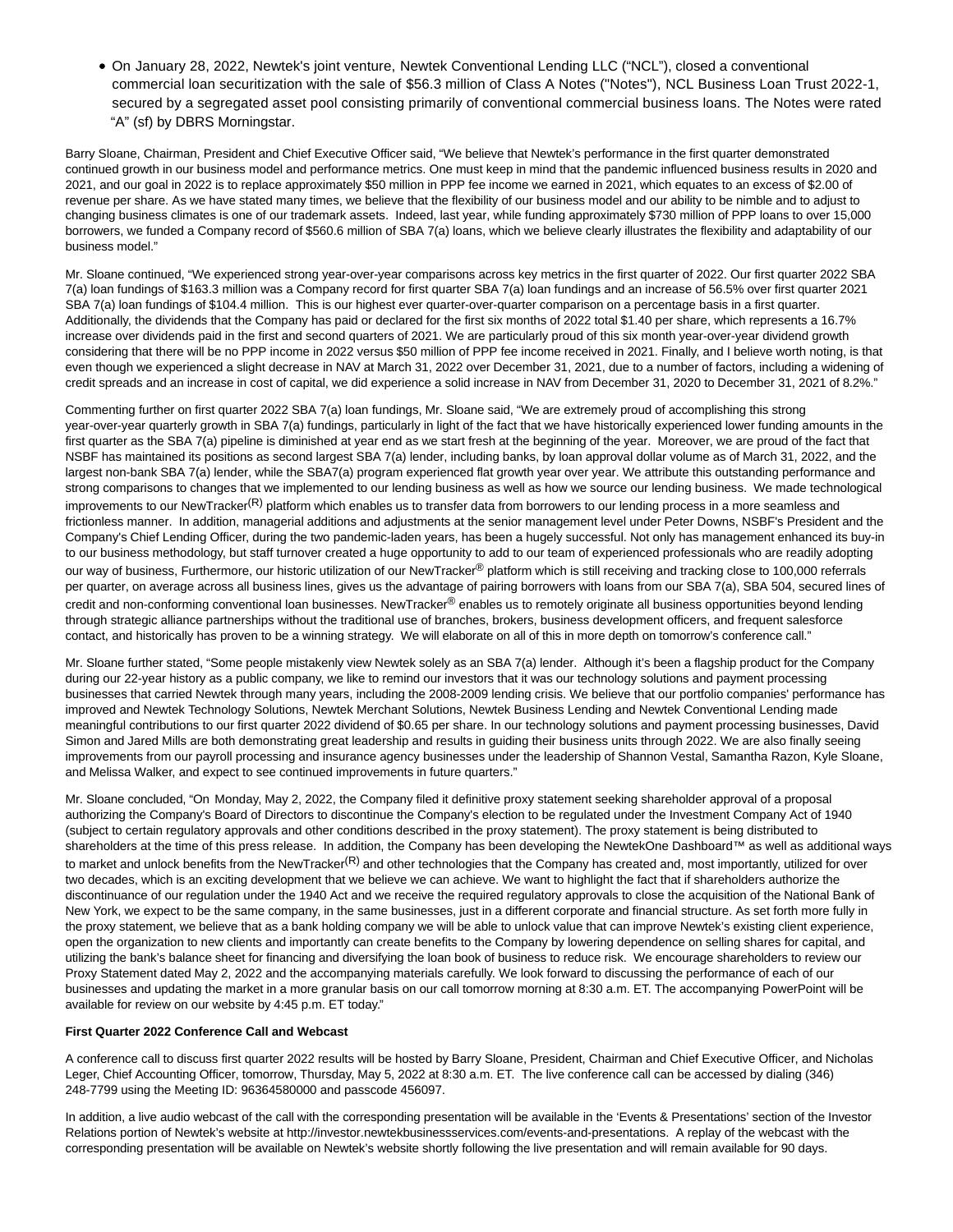#### **1Use of Non-GAAP Financial Measures - Newtek Business Services Corp. and Subsidiaries**

In evaluating its business, Newtek considers and uses ANII as a measure of its operating performance. ANII includes short-term capital gains from the sale of the guaranteed portions of SBA 7(a) loans and conventional loans, and beginning in 2016, capital gain distributions from controlled portfolio companies, which are reoccurring events. The Company defines ANII as Net investment income (loss) plus Net realized gains recognized from the sale of guaranteed portions of SBA 7(a) loan investments, less realized losses on non-affiliate investments, plus the net realized gains on controlled investments, plus or minus the change in fair value of contingent consideration liabilities, plus loss on extinguishment of debt, plus or minus an adjustment for gains or losses on derivative transactions.

We do not designate derivatives as hedges to qualify for hedge accounting and therefore any net payments under, or fluctuations in the fair value of, our derivatives are recognized currently in our GAAP income statement. However, fluctuations in the fair value of the related assets are not included in our income statement. We consider the gain or loss on our hedging positions related to assets that we still own as of the reporting date to be "open hedging positions." While recognized for GAAP purposes, we exclude the results on the hedges from ANII until the related asset is sold and/or the hedge position is "closed," whereupon they would then be included in ANII in that period. These are reflected as "Adjustment for realized gain/(loss) on derivatives" for purposes of computing ANII for the period. We believe that excluding these specifically identified gains and losses associated with the open hedging positions adjusts for timing differences between when we recognize changes in the fair values of our assets and changes in the fair value of the derivatives used to hedge such assets.

The term ANII is not defined under U.S. generally accepted accounting principles, or U.S. GAAP, and is not a measure of operating income, operating performance or liquidity presented in accordance with U.S. GAAP. ANII has limitations as an analytical tool and, when assessing the Company's operating performance, investors should not consider ANII in isolation, or as a substitute for net investment income, or other consolidated income statement data prepared in accordance with U.S. GAAP. Among other things, ANII does not reflect the Company's actual cash expenditures. Other companies may calculate similar measures differently than Newtek, limiting their usefulness as comparative tools. The Company compensates for these limitations by relying primarily on its GAAP results supplemented by ANII.

#### **2 Note Regarding Dividend Payments**

Amount and timing of dividends, if any, remain subject to the discretion of the Company's Board of Directors. The Company's Board of Directors expects, while a BDC and regulated investment company (RIC), to maintain a dividend policy with the objective of making quarterly distributions in an amount that approximates 90 - 100% of the Company's annual taxable income. The determination of the tax attributes of the Company's distributions is made annually as of the end of the Company's fiscal year based upon its taxable income for the full year and distributions paid for the full year.

[Newtek Business Services Corp.,](https://www.globenewswire.com/Tracker?data=2wqRWdMcpKYxhBwdX6kA-Glx88bUpHdGvMrxNFBCfJttEPeiJdMFeiXTOIeTD8CGAzEWkt7AaHjbWlzamx051LhBvswlXoMfhcIBges4VHM=) Your Business Solutions Company®, is an internally managed BDC, which along with its controlled portfolio companies, provides a wide range of business and financial solutions under the Newtek® brand to the small- and medium-sized business ("SMB") market. Since 1999, Newtek has provided state-of-the-art, cost-efficient products and services and efficient business strategies to SMB relationships across all 50 states to help them grow their sales, control their expenses and reduce their risk.

Newtek's and its portfolio companies' products and services include: [Business Lending,](https://www.globenewswire.com/Tracker?data=t3Ean_32tE1Mk9DOHe5rGpRR9aTASn5x6QHGnNc5_XqtYBA0b6RG_D2X8Lr7RuYwyBqexwzN6kUA6hlZMTSD1MTGx3fPFZDlPI4GRvoPKHA=) [SBA Lending Solutions,](https://www.globenewswire.com/Tracker?data=y-5uaqEPqYrSaOlHgvp1MkL9Gn2iDmHiN-8xBDtQl3Af6GHhf9w4zoWTE3RvYWwdui--vd4pHWJr3beRp42fqBLcTqk9uaC8BY7-eiXJuYA=) [Electronic Payment Processing,](https://www.globenewswire.com/Tracker?data=Zt7rkLuqOJTHmVJuKyzQBINWs5ANzTt804BVuP3eKVDTmqUfr0GnjC7GDZ69ytLOtUCSWwl8cmkbi19DX8kFWy9MiTTE_vVmmq6nEOzTzNtzzAPstsf6ep1-imm92bZp) [Technology Solutions \(Cloud Computing, Data Backup, Storage and Retrieval, IT Consulting\),](https://www.globenewswire.com/Tracker?data=pNoeK29g4Fe6Cdhu_R4NjtjkYqVd9W_Uc7Bc9s_cdPXEXPBvQE0qqULAOBlDlJWQumFFg0-nrCaopNkTJGDs0lqafJ_rsbwfIEKLfVISNvJHL7k1LWbr9ySakEetrjL38h4xJR0AcMxkO7hWSmMzDNPze2lSbB3JMGX0oLS6VsbWBQ6HV83EXDoeP8VT2Six3Oxww6XLJWcnlVrQ4V9lpg==) [eCommerce,](https://www.globenewswire.com/Tracker?data=Fkk9H2jXVMrESl2CvlpTukbxvkZohei7TXiWw_xYoKREzNsl0Jvl2WEKmlcA-7H2BEUqzsMXSJLAZ9XusMOeZw==) [Accounts Receivable Financing &](https://www.globenewswire.com/Tracker?data=Caes2rRhBBayx9saIjH-2b90XciwmGiIlTK2DZWxEBy7MEBJ7iukNhzYmMXOhd453goMk5XPQ9hiqkWBQ3qT4OwrOKvb-Aa0ZW-LfwSjKglb9CW0FxwthTjLP1ruYSxGiyd9nypNc3mmw7EL-FAecKi9wsRwFEXuCAAAMG2WX2I=) Inventory Financing, [Insurance Solutions,](https://www.globenewswire.com/Tracker?data=x73AGhErtGAayo5Y5JUGpbg5MHYzOp_ZjVB7Mm1QjDHVALUro65wH6FPcgaDlfrYbB3KCqsV9_FIHTLrX7_xZZe4s86LeBbGL3zsmQmTPwTi1E9qnbqhTJDdNBELB0ZXbDZMPeCyHq6ZeeWtXsQPtw==) [Web Services,](https://www.globenewswire.com/Tracker?data=VQWRQMszcXYH8K2Vm5kIqUMdeE7hOagq01ejUb5zdC_yIqqbGG66z_SaDpt6pvcQoCTxra3hQ_sz8sJnIDkpZTa2E2gjqzgUa2rw9c3oTX8=) and [Payroll and Benefits Solutions.](https://www.globenewswire.com/Tracker?data=v3cbgmSHLQyNWzVs2vGrsgKT7kDtUJITH6TdxKXcvddKk4sMPJ3nCWmPeNyoG5X2D01Py83FAdIaEn1oFeGnpXyubou8AFwNfO7gDkuSCdT3YN9ogj6WY12kw0j1oT2YeeDZ3-6PEpRliNveMx7LjQ==)

[Newtek](https://www.globenewswire.com/Tracker?data=2wqRWdMcpKYxhBwdX6kA-HAywlH3-5GuF5ZZ-ohCxinqdIKTFE-jiTD8U5cb2mjLhZhrqhIC1gvgJ1LeF9mY9A==)<sup>®</sup> and Your Business Solutions Company<sup>®</sup>, are registered trademarks of Newtek Business Services Corp.

#### **Note Regarding Forward Looking Statements**

This press release contains certain forward-looking statements. Words such as "believes," "intends," "expects," "projects," "anticipates," "forecasts," "goal" and "future" or similar expressions are intended to identify forward-looking statements. All forward-looking statements involve a number of risks and uncertainties that could cause actual results to differ materially from the plans, intentions and expectations reflected in or suggested by the forward-looking statements. Such risks and uncertainties include, among others, include our ability to close the pending acquisition of the National Bank of New York City (the "Acquisition"), obtain required regulatory approvals for the pending Acquisition and obtain shareholder approval to withdraw our election as a BDC, as well as projections concerning or considering the pending Acquisition, our ability to originate new investments, achieve certain margins and levels of profitability, the availability of additional capital and the ability to maintain certain debt to asset ratios, intensified competition, operating problems and their impact on revenues and profit margins, anticipated future business strategies and financial performance, anticipated future number of customers, business prospects, legislative developments and similar matters. Risk factors, cautionary statements and other conditions, which could cause Newtek's actual results to differ from management's current expectations, are contained in Newtek's filings with the Securities and Exchange Commission and available through [http://www.sec.gov/.](https://www.globenewswire.com/Tracker?data=f96uXopg8HcZ246AMBoUbDshD6uYOjqS7yQGRHGL48gdIz3BOQn-pkjBFeyyIheAQIkif5yhYu842ilb8lkxLw==) Newtek cautions you that forward-looking statements are not guarantees of future performance and that actual results or developments may differ materially from those projected or implied in these statements.

SOURCE: Newtek Business Services Corp.

#### **Investor Relations & Public Relations**

Contact: Jayne Cavuoto Telephone: (212) 273-8179 / [jcavuoto@newtekone.com](https://www.globenewswire.com/Tracker?data=_6RjhYzaUVvQ0ovJCyuMuZ1YO9qe5APMy2Ru1AqnrIMpImcT_zJwzlV94ztSUpogGEJWJIbdUTWQGLRSJjs0cmRM8NKJvFleEXeVHyWtqIs=)

#### **NEWTEK BUSINESS SERVICES CORP. AND SUBSIDIARIES CONSOLIDATED STATEMENTS OF ASSETS AND LIABILITIES (In Thousands, except for Per Share Data)**

|                                                                                                                                             | March 31, 2022 |             | December 31,<br>2021 |
|---------------------------------------------------------------------------------------------------------------------------------------------|----------------|-------------|----------------------|
| <b>ASSETS</b>                                                                                                                               |                | (Unaudited) |                      |
| Investments, at fair value<br>SBA unguaranteed non-affiliate investments (cost of \$449,551 and \$431,970, respectively; includes \$333,659 |                |             |                      |
| and \$344,266, respectively, related to securitization trusts)                                                                              |                | 440.005     | 424.417              |
| SBA guaranteed non-affiliate investments (cost of \$65,425 and \$16,964, respectively)                                                      |                | 71.939      | 72.970               |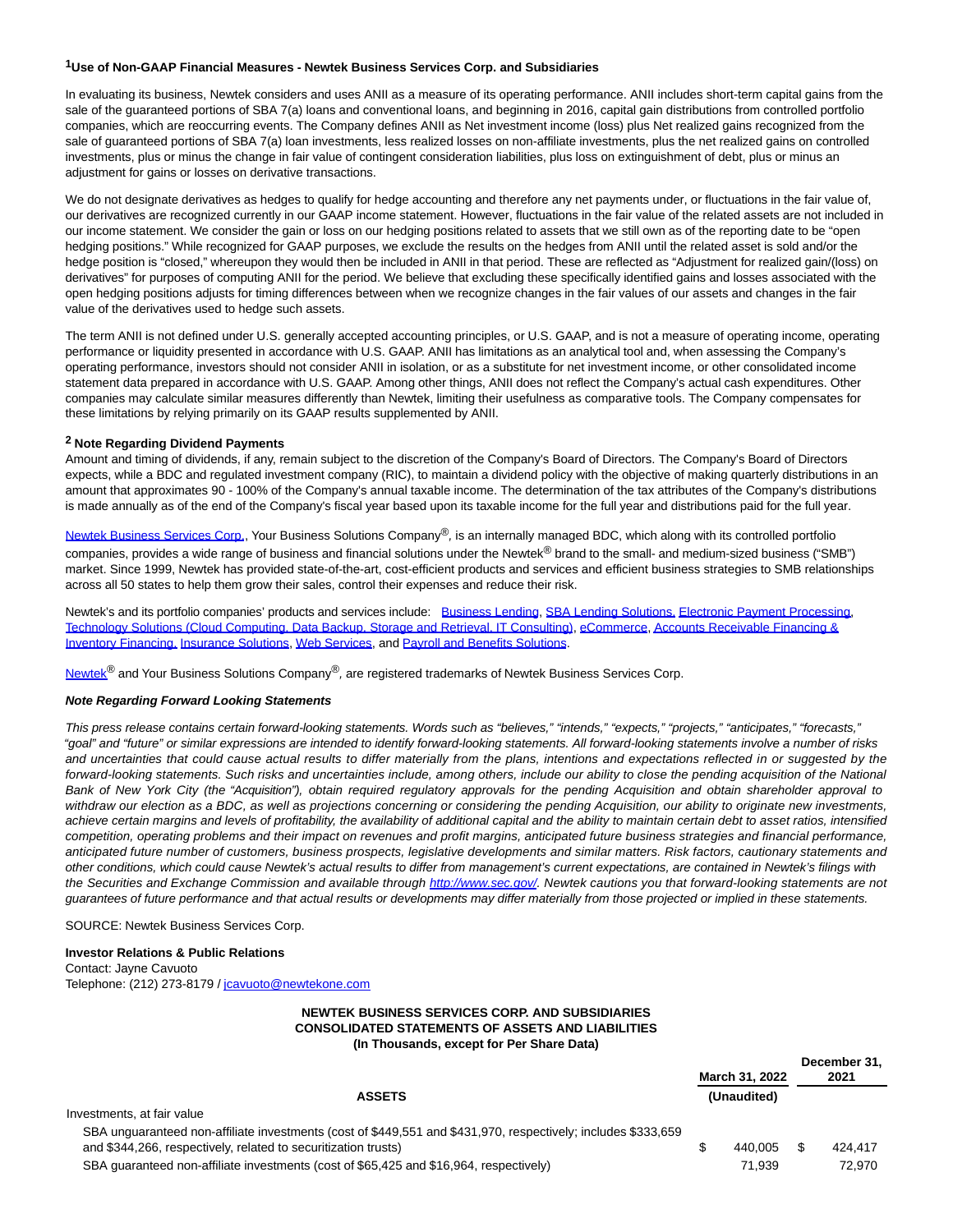| Controlled investments (cost of \$150,048 and \$138,891, respectively)                                    | 251,133         | 260,398         |
|-----------------------------------------------------------------------------------------------------------|-----------------|-----------------|
| Non-control investments (cost of \$1,000 and \$1,000, respectively)                                       | 1,000           | 1,000           |
| Total investments at fair value                                                                           | 764,077         | 758,785         |
| Cash                                                                                                      | 4,911           | 2,397           |
| Restricted cash                                                                                           | 158,543         | 184,463         |
| Broker receivable                                                                                         | 16,725          | 44,537          |
| Due from related parties                                                                                  | 4,812           | 4,395           |
| Servicing assets, at fair value                                                                           | 28,855          | 28,008          |
| Right of use assets                                                                                       | 7,005           | 7,310           |
| Other assets                                                                                              | 24,384          | 26,666          |
| <b>Total assets</b>                                                                                       | \$<br>1,009,312 | \$<br>1,056,561 |
| <b>LIABILITIES AND NET ASSETS</b>                                                                         |                 |                 |
| Liabilities:                                                                                              |                 |                 |
| Bank notes payable                                                                                        | \$<br>50,000    | \$<br>50,000    |
| Notes due 2024 (par: \$38,250 and \$38,250 as of March 31, 2022 and December 31, 2021)                    | 37,734          | 37,679          |
| Notes due 2025 (par: \$30,000 and \$15,000 as of March 31, 2022 and December 31, 2021)                    | 29,124          | 14,545          |
| Notes due 2026 (par: \$115,000 and \$115,000 as of March 31, 2022 and December 31, 2021)                  | 112,307         | 112,128         |
| Notes payable - Securitization trusts (par: \$232,606 and \$249,750 as of March 31, 2022 and December 31, |                 |                 |
| 2021)                                                                                                     | 229,354         | 246,250         |
| Notes payable - related parties                                                                           |                 | 11,450          |
| Due to related parties                                                                                    | 582             | 1,490           |
| Lease liabilities                                                                                         | 8,696           | 9,056           |
| Deferred tax liabilities                                                                                  | 13,676          | 12,733          |
| Due to participants                                                                                       | 117,459         | 146,225         |
| Derivative instruments                                                                                    |                 | 183             |
| Accounts payable, accrued expenses and other liabilities                                                  | 11,900          | 10,935          |
| <b>Total liabilities</b>                                                                                  | 610,832         | 652,674         |
| Commitment and contingencies                                                                              |                 |                 |
| Net assets:                                                                                               |                 |                 |
| Preferred stock (par value \$0.02 per share; authorized 1,000 shares, no shares issued and outstanding)   |                 |                 |
| Common stock (par value \$0.02 per share; authorized 200,000 shares, 24,161 and 24,159 issued and         |                 |                 |
| outstanding, respectively)                                                                                | 483             | 483             |
| Additional paid-in capital                                                                                | 368,299         | 367,663         |
| Accumulated undistributed earnings                                                                        | 29,698          | 35,741          |
| Total net assets                                                                                          | 398,480         | 403,887         |
| Total liabilities and net assets                                                                          | \$<br>1,009,312 | \$<br>1,056,561 |
| Net asset value per common share                                                                          | \$<br>16.49     | \$<br>16.72     |

## **NEWTEK BUSINESS SERVICES CORP. AND SUBSIDIARIES CONDENSED CONSOLIDATED STATEMENTS OF OPERATIONS (UNAUDITED) (In Thousands, except for Per Share Data)**

|                                                        | Three Months Ended March 31, |    |        |  |
|--------------------------------------------------------|------------------------------|----|--------|--|
|                                                        | 2022                         |    | 2021   |  |
| Investment income                                      |                              |    |        |  |
| From non-affiliate investments:                        |                              |    |        |  |
| Interest income - PPP loans                            | \$<br>$\qquad \qquad$        | -S | 24,208 |  |
| Interest income - SBA 7(a) loans                       | 7,079                        |    | 5,949  |  |
| Servicing income                                       | 3,181                        |    | 2,740  |  |
| Other income                                           | 1,579                        |    | 1,114  |  |
| Total investment income from non-affiliate investments | 11,839                       |    | 34,011 |  |
| From non-control investments:                          |                              |    |        |  |
| Interest income                                        |                              |    | 124    |  |
| Dividend income                                        | 22                           |    | 26     |  |
| Total investment income from non-control investments   | 22                           |    | 150    |  |
| From controlled investments:                           |                              |    |        |  |
| Interest income                                        | 664                          |    | 533    |  |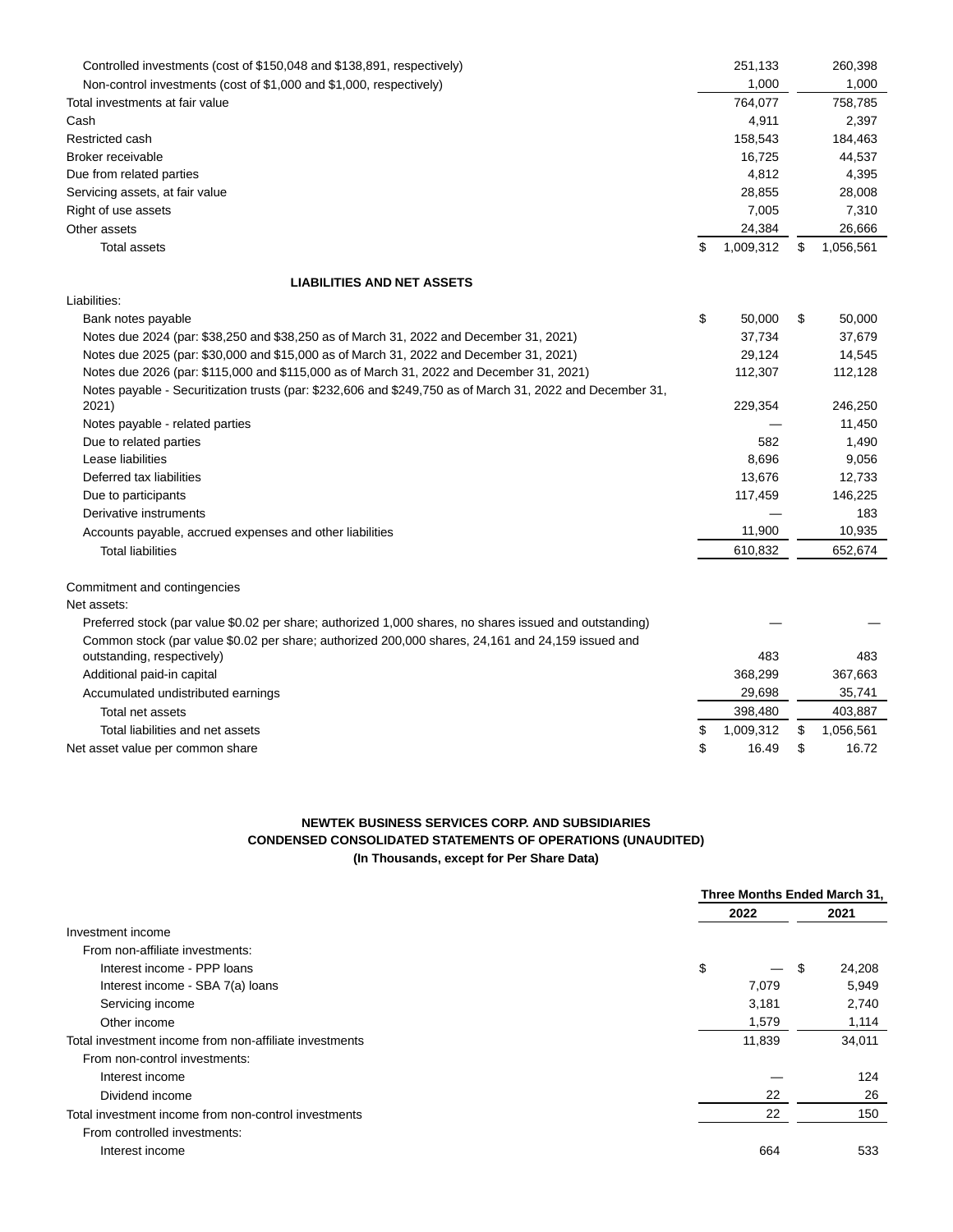| Dividend income                                                                          | 7,824       |              |
|------------------------------------------------------------------------------------------|-------------|--------------|
| Total investment income from controlled investments                                      | 8.488       | 533          |
| Total investment income                                                                  | 20,349      | 34,694       |
| Expenses:                                                                                |             |              |
| Salaries and benefits                                                                    | 5,109       | 4,450        |
| Interest                                                                                 | 4,667       | 5,072        |
| Depreciation and amortization                                                            | 63          | 85           |
| Professional fees                                                                        | 1,301       | 1,188        |
| Origination and loan processing                                                          | 2,454       | 2,971        |
| Origination and loan processing - related party                                          | 4,029       | 3,143        |
| Loss on extinguishment of debt                                                           |             | 955          |
| Other general and administrative costs                                                   | 1,753       | 1,635        |
| Total expenses                                                                           | 19,376      | 19,499       |
| Net investment income                                                                    | 973         | 15,195       |
| Net realized and unrealized gains (losses):                                              |             |              |
| Net realized gain on non-affiliate investments - SBA 7(a) loans                          | 15,295      | 7,393        |
| Net realized gain (loss) on derivative transactions                                      | 445         |              |
| Net unrealized appreciation (depreciation) on SBA guaranteed non-affiliate investments   | (728)       | 4,393        |
| Net unrealized appreciation (depreciation) on SBA unguaranteed non-affiliate investments | (1,990)     | 1,387        |
| Net unrealized appreciation (depreciation) on controlled investments                     | (2,024)     | 2,375        |
| Change in deferred taxes                                                                 | (943)       | (633)        |
| Net unrealized appreciation on non-control investments                                   |             | 527          |
| Net unrealized appreciation on derivative transactions                                   | 183         |              |
| Net unrealized depreciation on servicing assets                                          | (1,559)     | (513)        |
| Net realized and unrealized gains                                                        | \$<br>8,679 | \$<br>14,929 |
| Net increase in net assets resulting from operations                                     | \$<br>9,652 | \$<br>30,124 |
| Net increase in net assets resulting from operations per share                           | \$<br>0.40  | \$<br>1.35   |
| Net investment income per share                                                          | \$<br>0.04  | \$<br>0.68   |
| Dividends and distributions declared per common share                                    | \$<br>0.65  | \$<br>0.50   |
| Weighted average number of shares outstanding                                            | 24,156      | 22,337       |

### **NEWTEK BUSINESS SERVICES CORP. AND SUBSIDIARIES NON-GAAP FINANCIAL MEASURES-ADJUSTED NET INVESTMENT INCOME RECONCILIATION:**

|                                                                 |                | Three months<br>ended |  |           |  | Three months<br>ended |  |           |  |
|-----------------------------------------------------------------|----------------|-----------------------|--|-----------|--|-----------------------|--|-----------|--|
| (in thousands, except per share amounts)                        | March 31, 2022 |                       |  | Per share |  | <b>March 31, 2021</b> |  | Per share |  |
| Net investment income                                           | \$             | 973                   |  | 0.04      |  | 15.195                |  | 0.68      |  |
| Net realized gain on non-affiliate investments - SBA 7(a) loans |                | 15.295                |  | 0.63      |  | 7.393                 |  | 0.33      |  |
| Adjustment for realized gain on derivatives (1)                 |                | 1.010                 |  | 0.04      |  |                       |  |           |  |
| Loss on debt extinguishment                                     |                |                       |  |           |  | 955                   |  | 0.04      |  |
| Adjusted Net investment income                                  | \$             | 17.278                |  | 0.72      |  | 23.543                |  | 1.05      |  |

### Note: Amounts may not foot due to rounding

(1) The following is a reconciliation of GAAP net realized gain/(loss) on derivative transactions to our adjustment for realized gain/(loss) on derivatives on closed transactions presented in the computation of ANII in the preceding tables:

|                                                                        | Three months<br>ended |                |  | Three months<br>ended |  |                       |  |           |
|------------------------------------------------------------------------|-----------------------|----------------|--|-----------------------|--|-----------------------|--|-----------|
| (in thousands, except per share amounts)                               |                       | March 31, 2022 |  | Per share             |  | <b>March 31, 2021</b> |  | Per share |
| Net realized gain on derivatives                                       |                       | 445            |  | 0.02                  |  | $\hspace{0.05cm}$     |  |           |
| Hedging realized adjustment on hedging positions closed during current |                       |                |  |                       |  |                       |  |           |
| period                                                                 |                       | 565            |  | 0.02                  |  |                       |  |           |
| Adjustment for realized gain on derivatives                            |                       | 1.010          |  | 0.04                  |  |                       |  |           |

Note: Amounts may not foot due to rounding

NEWTEK BUSINESS SERVICES CORP. AND SUBSIDIARIES DEBT-TO-EQUITY RATIO - ACTUAL AT MARCH 31, 2022

(in thousands):